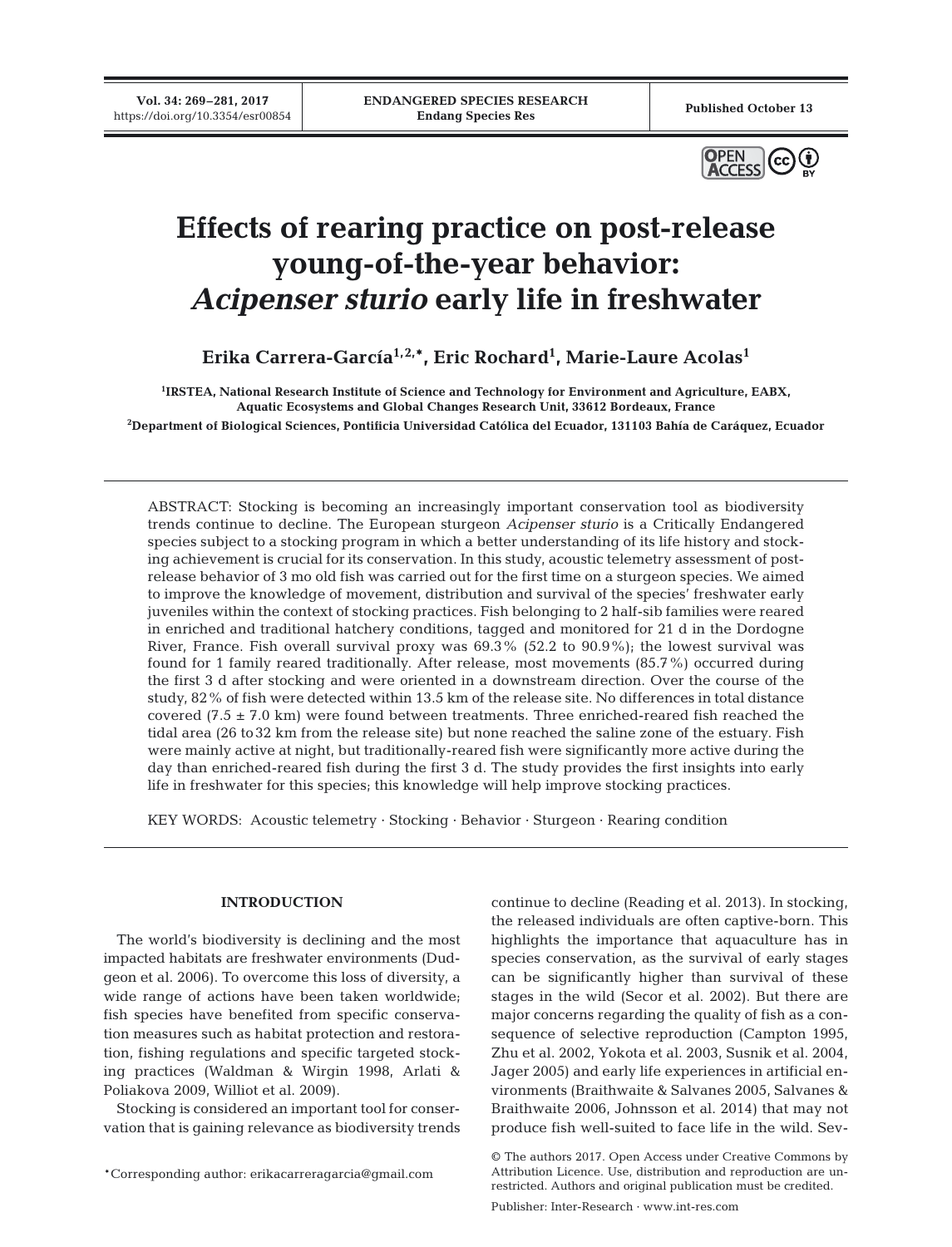eral studies have suggested that enriched conditions, i.e. increasing habitat complexity, could be considered as a 'training' approach that would ease adjustment and increase survival after stocking (Braithwaite & Salvanes 2005, Johnsson et al. 2014).

The European sturgeon *Acipenser sturio* is a Critically Endangered species (IUCN 2015) subject to a stocking conservation program. All but one of this species' populations have gone extinct during the last century (Lassalle et al. 2011). This means that scarce retrospective information is available on traits of their natural life history that are indispensable for their population conservation (Acolas et al. 2011b). As such, monitoring stocked populations is the only means to obtain such data while the stocking programs progress (Nichols & Armstrong 2012, Gitzen et al. 2016).

The European sturgeon is an anadromous species: it reproduces in rivers, and juveniles migrate to estuaries in their first year of life. They remain and grow in estuaries for several years until they migrate to the sea, where they continue to grow, before coming back to the river to breed (Castelnaud et al. 1991, Acolas et al. 2011a). Most current knowledge on this species relates to their estuarine life phase (Rochard et al. 2001, Brosse 2003); the freshwater stage during their first year of life is poorly known (Acolas et al. 2011b).

Telemetry techniques are one of the most common and reliable approaches to obtain such data through an individual-based analysis of movements (Lucas & Baras 2000, Cooke et al. 2004, Bégout et al. 2016). However, until now this technique has been used to monitor post-release survival (Parkyn et al. 2006, Rudd et al. 2014, Eder et al. 2015), habitat use (Jordan et al. 2006, Acolas et al. 2017), dispersal and migration (Secor et al. 2000, Neufeld & Rust 2009) of stocked populations, and has been employed mainly on large juveniles. Due to transmitter design, the smallest sturgeons acoustically tracked in the wild were 9 mo old *A. sturio* (Acolas et al. 2012). Recently, a telemetry system (Juvenile Salmon Acoustic Tele metry System [JSATS]; Lotek $\mathbb{B}$ ) that was initially developed to acoustically track young salmon species (McMichael et al. 2010) has allowed the use of miniature tags on 3 mo old sturgeons (Carrera-García et al. 2017).

In our study, post-release behavior and survival assessment of 3 mo old individuals was carried out for the first time on a sturgeon species. We aimed to improve the understanding of movement, distribution and survival on the species' freshwater early juveniles within the context of stocking practices. Therefore, we assessed the effects of 2 rearing conditions on post-release behavior and survival of juveniles belonging to 2 different families. This specific life stage was chosen because it is one of the preferred stages used for stocking in the Gironde-Garonne-Dordogne basin, France (MED-DTL 2011).

## **MATERIALS AND METHODS**

## **Study area**

This study was carried out in a 73 km section of the Dordogne River, southwest France, between 29 September and 20 October 2014 (Fig. 1). The river is influenced by the tide, with an upstream tidal limit 162.5 km from the sea. In this solely freshwater area, the tide influences water depth and flow, but not salinity. The fish were released in Le Fleix, a nontidal river zone, which is a known historical spawning site (Jego et al. 2002). The surveyed section comprised 46 km in the tidal and 27 km in the non-tidal influence area with a depth ranging between 1 and 6.2 m. During the study, mean  $(\pm SD)$  river discharge was  $106.2 \pm 19.4$  m<sup>3</sup> s<sup>-1</sup> (HYDRO 2015). Temperature was recorded 3 times min−1 using dataloggers (Tiny- $\text{tag}^{\textcircled{\tiny{\text{B}}}}$ ) placed in gates 5 and 9 of the studied river section (Fig. 1). The registered temperature was  $17.88 \pm$ 0.55°C, and was similar in both gates (Mann-Whitney [MW]  $U = 992108$ ,  $p = 0.05$ ]. Additionally, every 30 min, a multi-parameter water quality probe (YSI 6600 V2) located at the release site monitored oxygen (9.05 ± 0.55 mg l<sup>-1</sup>), pH (7.73 ± 0.25) and conductivity (173.61 ± 136.75 µS cm<sup>-1</sup>).

#### **Fish origin and rearing**

Fish originated from assisted fecundation of a single female with 2 males which constituted 2 half-sib families  $(C1 = \text{half-sib male } 1, C2 = \text{half-sib male } 2)$ , all wild-born spawners from the French captive stock (Williot et al. 2005). Fish were reared in captivity until 92 d post-hatch (dph; 3 mo old) using 2 rearing methods: enriched and traditional (Carrera-García et al. 2016). Traditional rearing was based on the protocol used to raise fish for stocking in the Gironde and captive stock supplementation (Chèvre et al. 2011). This method consisted of rearing fish in bare tanks with a flow-through system of underground water, in darkness with no current. Enriched rearing consisted of small mesocosms that imitated the natural environment: tanks were located outdoors with a flow-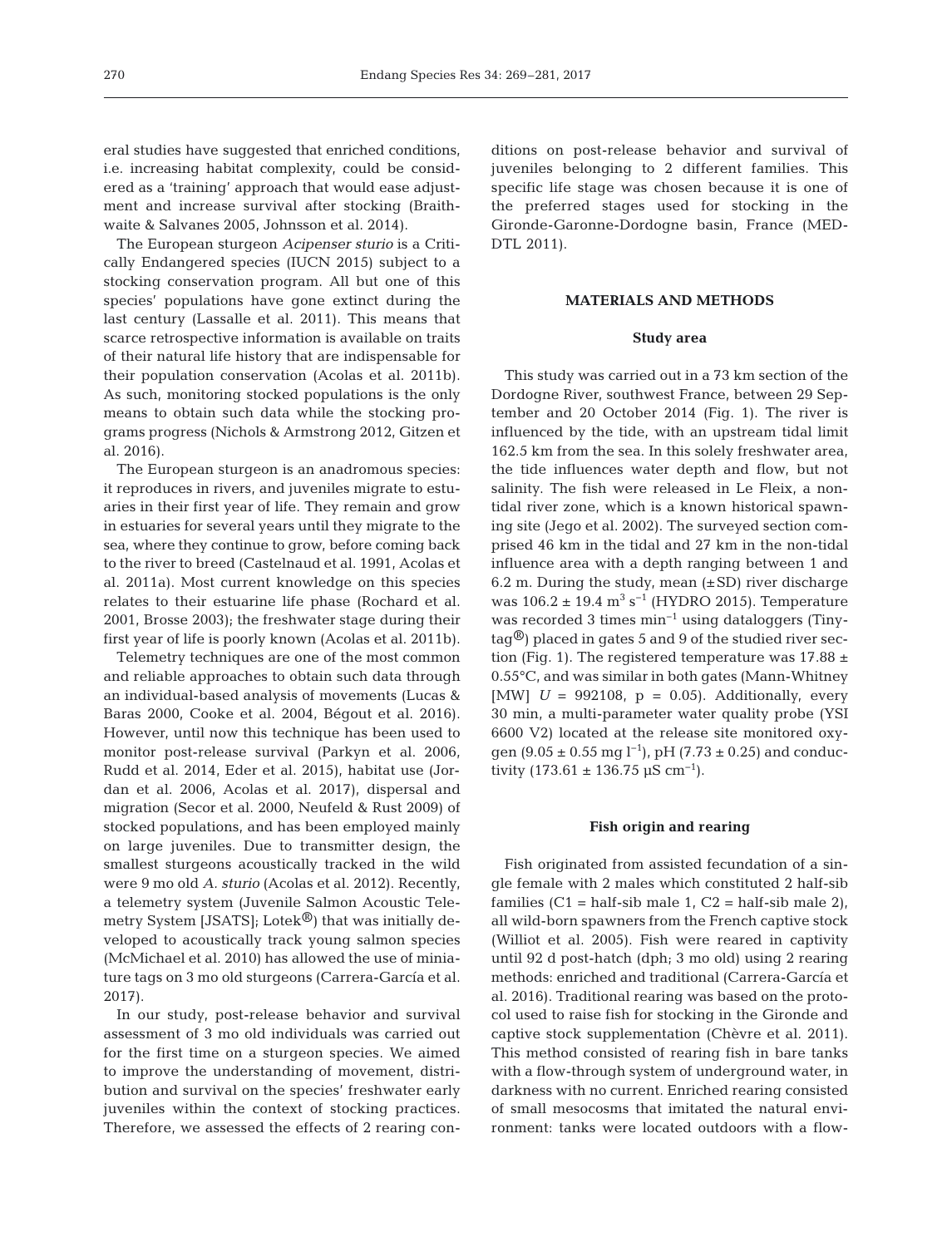

Fig. 1. Study area in the Dordogne River, southwest France. Star: stocking location of 3 mo old European sturgeons; circles: acoustic gates, each consisting of 2 receivers

through system of river water subject to natural photoperiod and temperature variations. This rearing condition also had variable water depth and current, and landscapes were created weekly using different substrates (Carrera-García et al. 2016). Fish in both rearing methods were fed ad libitum with live artemia *Artemia salina* beginning 9 dph for 12 d, followed by a mix of artemia and defrosted bloodworms *Chironomus* sp. for 9 more days and then only bloodworms as mentioned in Chèvre et al. (2011).

#### **Fish tagging**

Acoustic transmitters (JSATS L-AMT-1.416 acous tic tags, Lotek<sup>®</sup>) were surgically implanted into 88 fish (Table 1). Tags were  $1.07 \times 0.54 \times 0.31$  cm (length  $\times$  width  $\times$  thick), 0.28 g in air, with a delay rate of 5 s. Fish were fasted for 24 h before surgery and sedation was performed using clove oil  $(0.5 \text{ ml } l^{-1}$  of clove oil diluted in 5 ml of ethanol per 10 l of water). Following anesthesia, fish were measured for total length (TL)  $(14.2 \pm 0.9 \text{ cm}; \text{ range}: 12.0 \text{ to } 16.3 \text{ cm})$  and weighed  $(10.8 \pm 2.0 \text{ g}; 6.6 \text{ to } 15.1 \text{ g})$  (Table 1). Transmitters represented 1.9 to 4.2% of the tagged fish body mass (Table 1). They were implanted into the peritoneal cavity using surgical procedure as described in

Table 1. Juvenile European sturgeon *Acipenser sturio* tagged before stocking in the Dordogne River, France. C1 and C2 indicate the fish family. For each line in the table, superscript letters indicate comparison between treatments: different letters represent significant differences at p < 0.05

| Parameters                          | C <sub>1</sub>              | Traditional rearing<br>C2 | C <sub>1</sub>              | Enriched rearing<br>C.2 |
|-------------------------------------|-----------------------------|---------------------------|-----------------------------|-------------------------|
| Individuals tagged<br>and released  | 23                          | 2.1                       | 22                          | 22                      |
| Individuals detected<br>in the wild | 12                          | 14                        | 20                          | 15                      |
| Detection rate $(\% )$              | 52.2                        | 66.7                      | 90.9                        | 68.2                    |
| Weight $(q)$                        | $9.4 \pm 1.4^{\text{a}}$    | $10.8 \pm 2.0^{\rm b}$    | $11.8 \pm 2.0^b$            | $11.1 \pm 1.6^b$        |
| Total length (cm)                   | $13.4 \pm 0.7$ <sup>a</sup> | $14.0 \pm 0.8^{\rm b}$    | $14.8 \pm 0.8$ <sup>c</sup> | $14.4 \pm 0.6^{\rm bc}$ |
| Tag burden $(\% )$                  | $3.1 \pm 0.5^{\rm a}$       | $2.7 \pm 0.5^{\rm b}$     | $2.4 + 0.4^{\rm b}$         | $2.6 \pm 0.4^{\rm b}$   |

Carrera-García et al. (2017) through an approx. 7 to 8 mm incision, slightly left of the ventral midline and anterior to the pelvic girdle. Incisions were closed with 2 surgeon's knots using absorbable monofilament (Ethicon®, PDSTM II 4−0). The fish were kept in captivity for 3 additional days for post-surgery recovery and to check that the stiches were healing properly. Most fish  $(n = 65)$  were released on 29 September 2014; the remaining fish  $(n = 23)$  were released on 30 September. These individuals needed additional stitches because the wound had popped open (stitches were intact but torn on one side of the wound), likely as a result of feeding. The proportion of these fish did not differ between treatments  $(\chi^2(3))$  $= 2.91$ ,  $p = 0.40$  and did not differ in survival proxy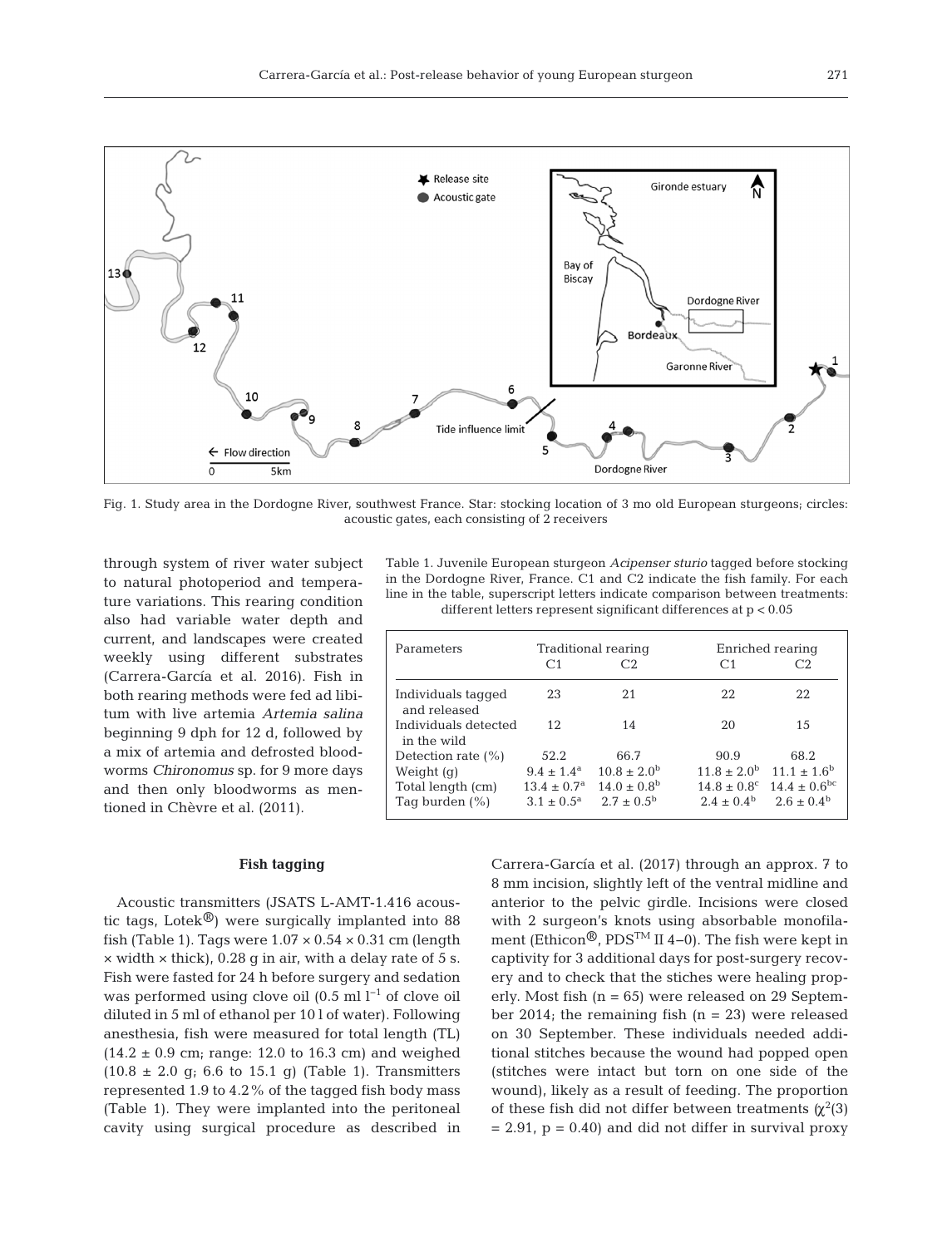$\alpha^2(1) = 0.31$ ,  $p = 0.58$ ) or mobility (Mann-Whitney [MW]  $U = 345.5$ ,  $p = 0.65$ ] compared with the fish released the day before.

#### **Telemetry survey**

A total of 26 receivers (JSATS WHS4000, Lotek<sup> $\circledR$ </sup>) were placed along the 73 km river section (Fig. 1). Receivers were placed about 0.8 m above the river's bottom in homogenous areas to hang the material in a vertical position and to avoid shadow zones in tag detection. Preliminary detection tests were performed from a boat 3 wk in advance of stocking, whereby an activated tag was gradually moved away from a receiver. Detections could be obtained at 200 m around the receivers, but satisfactory detection range was considered at 100 m (distance at which 79.4% of the theoretic transmissions [every 5 s] were detected; detections also occurred every 10, 15 and 20 s). Based on these test results, each acoustic gate consisted of 2 receivers arranged according to river width. When river width was <100 m, the receivers were located one behind the other along the river's longitudinal axis; when width was >100 m, receivers were located side by side transversally to allow the detection ranges to overlap. The mean width of the river in the studied area was 150.2 m; maximum width did not exceed 300 m. Additionally, the receivers were checked once every week to ensure their correct position and location, and were cleaned to prevent dragging by biofouling. Data were collected once per week on 4 gates (1, 5, 9, 13) to orientate the active tracking (Fig. 1). Active tracking was done from a boat twice a week with a hand-operated receiver in the river sections where fish were detected by the nearby gates. For each fish detected, its depth and the mid-column water flow were recorded. Each passive receiver and each fish localized in active tracking were geo-localized using a differential GPS (Magellan MobileMapper CX). Fish tracking lasted 21 d due to tag battery life duration.

## **Data analysis**

After verification of parametric test assumptions, fish initial weight, length and tag burden were compared between treatments (2 rearing environments × 2 families) using a 2-way analysis of variance (ANOVA). Differences between the number of fish detected and the number of fish released for each treatment were expressed as a percentage and used as a survival proxy, because the release conditions and tracking effort were similar for all treatments (same number of fish, same tracking period). A chisquared test of independence was used to compare this survival proxy between treatments. Logistic re gressions were used to determine if survival proxy could be explained by fish weight or tag burden at release for each treatment. To compare the total number of detections per fish between treatments, a Kruskal-Wallis (KW) test was used.

To analyze movement data, a database was constructed including both passive (99.8%) and active (0.2%) tracking data. Our acoustic data, obtained with the JSATS technology (frequency = 416 KHz), contained a considerable amount of false detections. Thus, these data required post-treatment using a receiver interface application (WHS Host, Lotek®) and R statistical software (R Core Team 2013). The WHS Host application filtered the detections by known fish identification codes and, using R software, we selected consecutive detections spaced at 5, 10, 15 or 20 s which were considered 'true detections' according to the preliminary tests. The database then consisted of detections associated with a location (the geographical coordinates of either the passive hydrophones or the active trackers), date and time for each fish. The hydrographical distances between 2 consecutive locations and their orientation (upstream, downstream, lateral, no movement) were estimated using ArcGIS v.10.2 (ESRI 2013) and Anaqualand v.2.0 (Le Pichon et al. 2006) software as in Acolas et al. (2012). We considered 'no movement' as corresponding to 2 consecutive locations of the same individual within the detection range of one receiver. Also, fish trajectories were smoothed using an estimation of fish ground swimming speed (maximum set at 0.8 m s−1) between 2 consecutive locations as an approach to discern overestimated data, which mainly occurred in the case of 'lateral movements'. This in volved individuals detected by 2 hydro phones at the same gate, at the same time or within seconds of each other, for which the hydrographical calculations estimated distances as if the fish had moved from one hydrophone location to the other. In this case, the 'lateral movement' identified was considered as 'no movement'. The ground swimming speed threshold  $(0.8 \text{ m s}^{-1})$  was calculated using double the maximum speed that a 3 mo old sturgeon (average fish length of 14.2 cm in this study) can sustain according to a preliminary current speed test (2 body lengths  $s^{-1}$ ; P. Jatteau pers. comm.) and the average current velocity estimated during the study  $(0.09 \text{ m s}^{-1})$ . Day, night and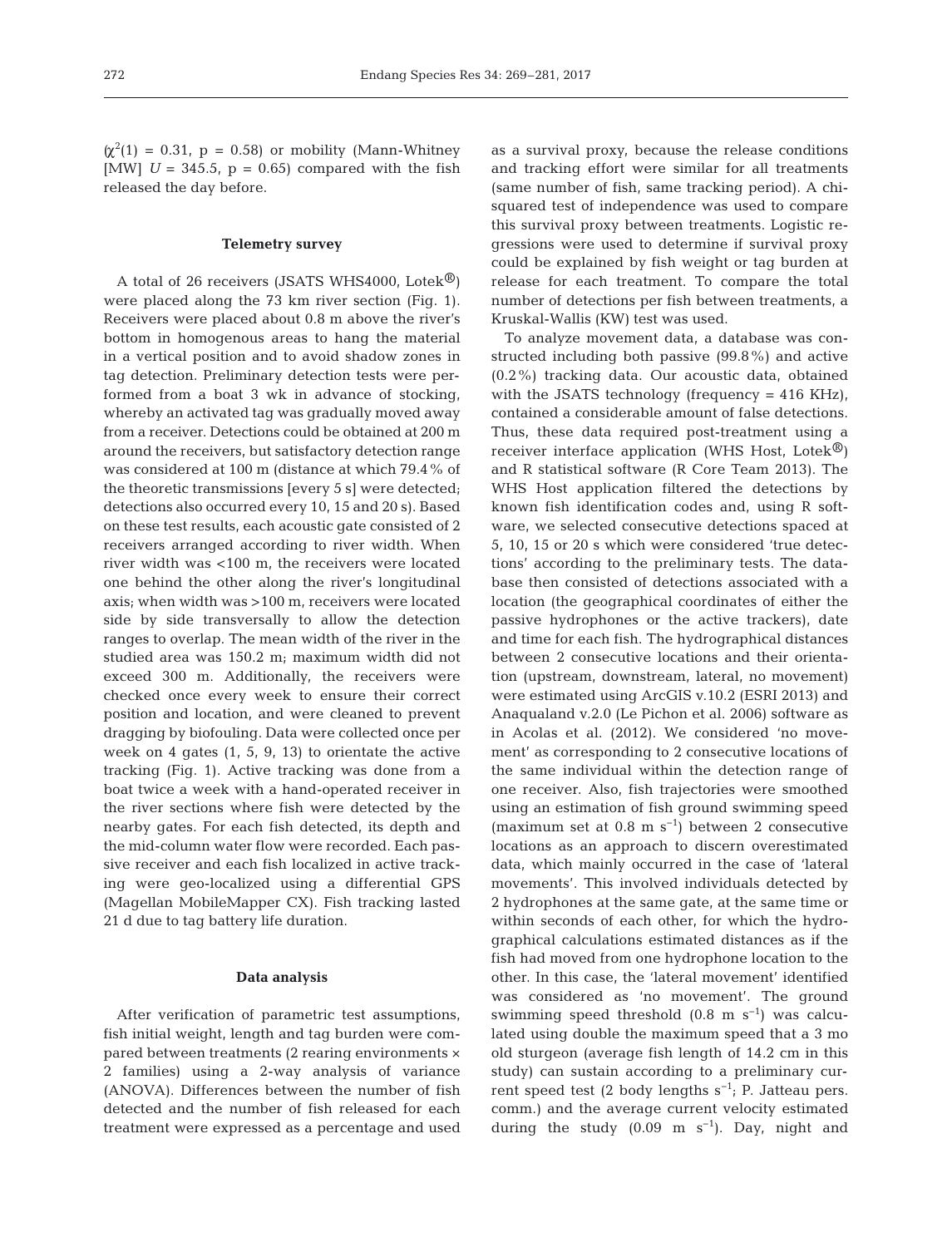twilight time were determined weekly using a sunlight phase web application (SunCalc; Agafonkin 2009) based on this study's date and location. Sunrise and sunset together were considered as twilight (i.e. 06:22 to 08:02 h and 19:40 to 21:21 h, respectively). Movement data were analyzed according to 2 time scales: during the whole study (n = 21 d) and during the first 3 d and remaining days separately. For each time scale, Scheirer-Ray-Hare and MW tests were used to compare total distance covered (i.e. the sum of the distances between consecutive locations for each fish) between treatments and within each diel cycle. Spearman correlation was used to test total distance moved by each fish and fish length for the whole study. Statistical analyses were performed using IBM SPSS statistics software (IBM Analytics 2013); p-values < 0.05 were considered significant.

## **RESULTS**

### **Fish initial condition**

Analysis revealed that fish belonging to family C1, reared in the traditional environment, were the smallest of all groups in initial weight (enriched:  $F_{1,42}$ )  $= 1.63$ ,  $p = 0.20$ ; traditional:  $F_{1,42} = 7.27$ ,  $p = 0.01$ ) and length at tagging (enriched: *F*1,42 = 3.32, p = 0.08; traditional:  $F_{1,42}$  = 7.80, p < 0.01) and had the highest tag burden (enriched:  $F_{1,42} = 1.33$ ,  $p = 0.25$ ; traditional:  $F_{1,42}$  = 7.19, p = 0.01) (Table 1) (Fig. 2).

#### **Survival estimates**

Fish overall survival proxy was  $69.3\%$  (n = 61 fish detected). There were no differences between the enriched-reared families  $(C1 = 90.9\%, C2 = 68.2\%)$ and traditionally-reared C2 (66.7%) ( $\chi^2$  = 4.33, p = 0.11), but the traditionally-reared C1 treatment was significantly lower than the other treatments (52.2%)  $(\chi^2 = 8.21, p < 0.01)$  (Table 1). Survival probability was not explained by initial weight (logit regression,  $p > 0.08$ , length (logit regression,  $p > 0.10$ ) or tag burden (logit regression,  $p > 0.09$ ) for any of the treatments.

#### **General distribution patterns**

The total number of detections  $(n = 28873)$  was highly variable between individuals, ranging from

Fig. 2. Weight at tagging for 3 mo old European sturgeons belonging to 2 families (C1 and C2), reared in enriched and traditional environments. Boxes: 1st and 3rd quartiles; line: median; whiskers: SD; circle: outlier. Different letters indicate significant differences at p < 0.05

2 to 25 878 (473.3  $\pm$  838.4); no differences between treatments were noticed (KW,  $H_2 = 3.03$ , p = 0.39). Over the course of the whole study, 82% of the fish  $(n = 50;$  enriched:  $C1 = 14$ ,  $C2 = 14$ ; traditional: C1  $= 12$ ,  $C2 = 10$ ) were detected within the first 13.5 km (from the release site to halfway between acoustic gates 3 and 4), and no differences in proportions of fish between treatments were found  $(\chi^2)$  $= 6.94$ , p = 0.07). Moreover, among these fish, 30%  $(n = 15;$  enriched:  $C1 = 4$ ,  $C2 = 2;$  traditional:  $C1 =$ 5,  $C2 = 4$ ) settled within 1.2 km downstream of the release site. Of the remaining individuals, 13.1% (n  $= 8$ ; enriched: C1 = 2, C2 = 2; traditional: C2 = 4) moved downstream into the 13.5 to 26.5 km river section (halfway between gates 5 and 6) and only 4.9% ( $n = 3$ ; enriched C1 = 3) moved further than 26.5 km into the freshwater tidal area, but not be yond 32 km (halfway between gates 6 and 7). The 3 fish recorded in the freshwater tidal area were registered there 3 d after release. Most of the fish movements were downstream-oriented (n = 60, 7.88  $\pm$  7.02 km), with few lateral (n = 4, 0.05  $\pm$  0.02 km) or upstream incursions (n = 12,  $0.58 \pm 0.88$ km); only 1 individual (enriched C1) was detected upstream of the stocking site 1 d after release. During active tracking alone, 35 fish were detected, 2 of which could not be located because of rapid signal attenuation (fish moving away). All remaining fish (n = 33) were found in areas of  $3.3 \pm 1.2$  m depth and  $0.09 \pm 0.09$  m s<sup>-1</sup> current velocity.

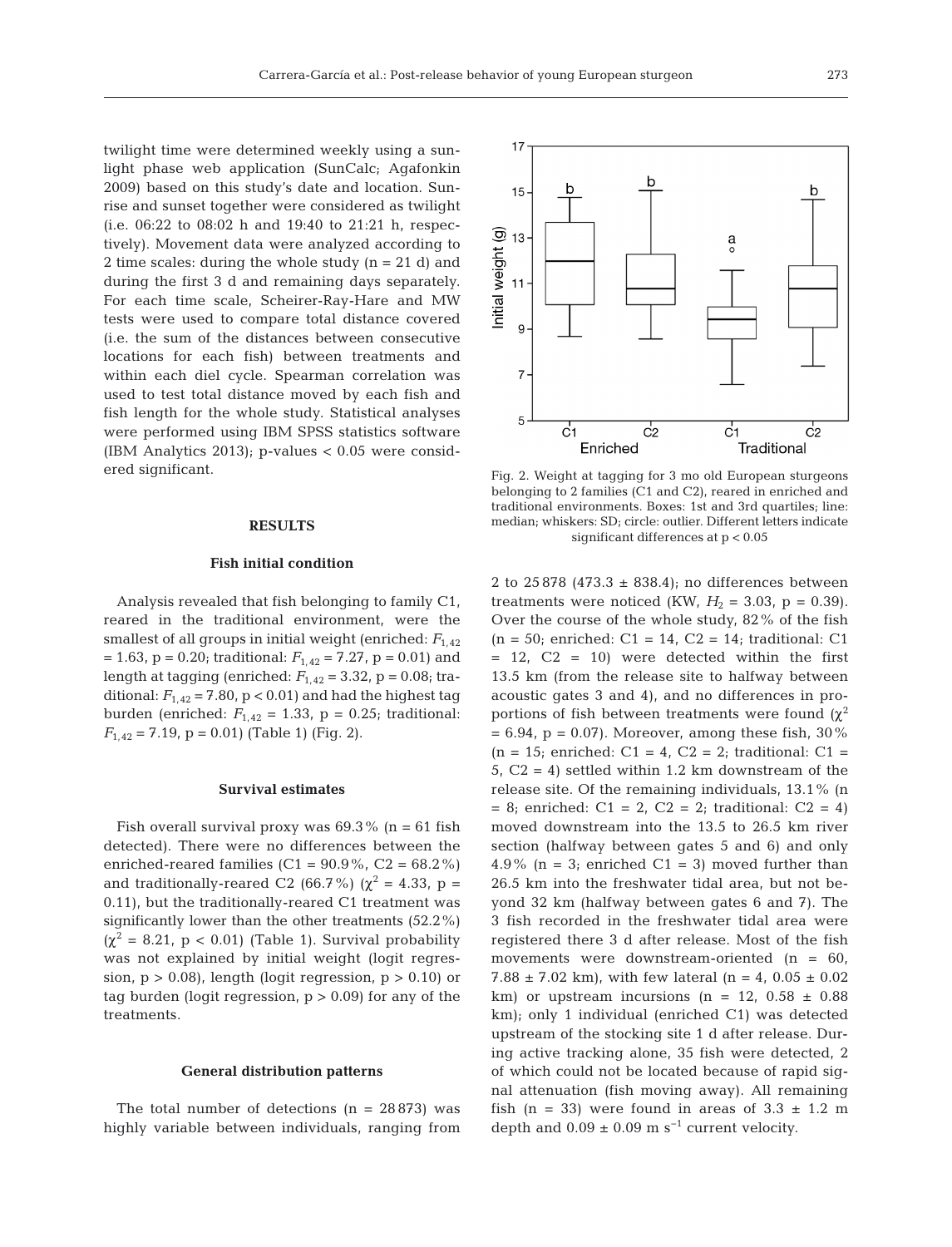## **Movement characterization**

## Whole study

During the whole study period, total distance covered by the fish did not differ between treatments (Scheirer-Ray-Hare method,  $p = 0.87$ ; family,  $p = 0.58$ ; method  $\times$  family,  $p = 0.17$ ; distance covered = 7.5  $\pm$ 7.0 km). Within each diel cycle, no differences in total distance covered between treatments were found in diurnal (Scheirer-Ray-Hare method, p = 0.06; family,  $p = 0.25$ ; method  $\times$  family,  $p = 0.67$ ) or nocturnal movements (method,  $F_{1,26} = 0.44$ ,  $p = 0.51$ ; family,  $F_{1,26} =$ 0.16 p = 0.70; method  $\times$  family,  $F_{1,26} = 0.94$ , p = 0.34). As very few fish were detected during twilight (enriched,  $n = 11$ ; traditional,  $n = 8$ ), data were only compared by rearing method and no differences were found (MW  $U = 38$ ,  $p = 0.66$ ). However, for all fish the distance covered was significantly different between night and day (MW  $U = 282$ ,  $p < 0.01$ ; night vs. twilight,  $U = 112$ ,  $p < 0.01$ ; day vs. twilight,  $U = 365$ ,  $p = 0.02$ ); considerably higher during night hours (7.9)  $\pm$  5.2 km) than during day (2.5  $\pm$  3.1 km) and twilight  $(4.0 \pm 2.2 \text{ km})$  (Fig. 3). Overall fish movements also revealed that larger fish traveled longer distances for both enriched-reared families (Spearman, C1,  $r =$ 0.57, p < 0.01; C2, r = 0.66, p < 0.01; 7.9  $\pm$  7.8 km), but this relationship was not found for the fish reared using the traditional method (Spearman, C1,  $r = -0.03$ ,  $p = 0.94$ ; C2,  $r = 0.29$ ,  $p = 0.33$ ; 6.9  $\pm$  6.0 km) (Fig. 4).



Fig. 3. Total distance covered for 3 mo old European sturgeons stocked in the wild according to the time of day during the whole study period (21 d). Boxes: 1st and 3rd quartiles; line: median; whiskers: SD; circles: outliers; asterisks: extreme outliers in a diel period; different letters indicate significant differences

According to the individual trajectory analysis (Fig. 5), fish moved mainly during the first 3 d after stocking, i.e. 85.7% of the whole distance covered on average, and they seemed to settle after those 3 d as few movements were recorded later on.

#### Initial 3 d period and remaining days

During the 3 d period after release, fish of the different treatments did not differ in total distance moved (Scheirer-Ray-Hare method,  $p = 0.54$ ; family,  $p = 0.45$ , method  $\times$  family,  $p = 0.12$ ; 6.4  $\pm$  6.7 km). However, during the day, enriched-reared fish were less active than traditionally-reared fish, and fish belonging to family C1 were less active compared to those belonging to C2 (Scheirer-Ray-Hare method,  $p < 0.01$ ; family,  $p = 0.01$ , method  $\times$  family,  $p = 0.62$ ) (Fig. 6). Movements during the night did not differ between treatments (Scheirer-Ray-Hare method,  $p = 0.82$ ; family,  $p = 0.74$ , method  $\times$  family,  $p = 0.66$ ; distance covered = 7.9  $\pm$  5.2 km). At twilight, movements were scarce and involved few fish (enriched,  $n = 11$ ; traditional,  $n = 8$ ) and no differences were found between rearing methods (MW  $U = 38$ ,  $p = 0.66$ ; distance covered  $= 4 \pm 2.2$ ) km). When comparing distances moved on the remaining days after the initial 3 d post-stocking



Fig. 4. Total distance covered (21 d) according to fish length for 3 mo old European sturgeons from 2 rearing methods (enriched and traditional) and 2 families (C1 and C2), stocked in the wild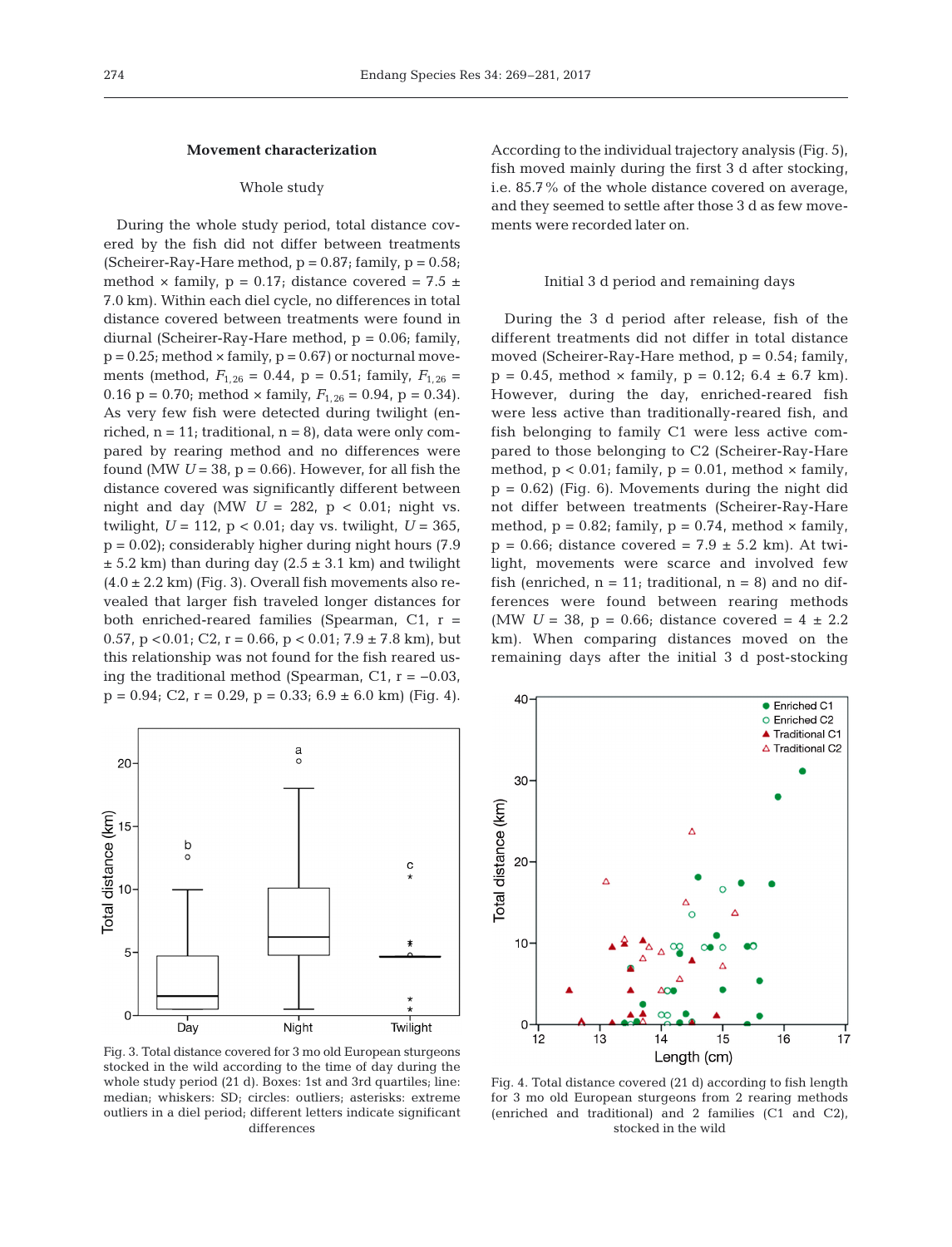

Fig. 5. Individual movement trajectories of 3 mo old European sturgeons belonging to 2 families (C1 and C2) and reared in 2 different environments (traditional and enriched). Fish were acoustically tagged, stocked in the Dordogne River and tracked for 21 d. In each panel, the *y*-axis represents the cumulative distance from the release site, the *x-*axis represents tracked days (date), and each color corresponds to 1 individual

period, we did not find any differences between rearing treatments (Scheirer-Ray-Hare method, p = 0.79; family,  $p = 0.72$ , method  $\times$  family,  $p = 0.74$ ) during daylight (Scheirer-Ray-Hare method, p = 0.89; family,  $p = 1.00$ ; method  $\times$  family,  $p = 0.59$ ); analyses on night and twilight movements were not done due to insufficient data.

## **DISCUSSION**

For European sturgeon, it is believed that the last natural reproductions in the Gironde occurred in 1988 and 1994 (Lochet et al. 2004). Therefore, wildborn young-of-the-year (YOY) individuals do not currently exist in the watershed. Fish in this study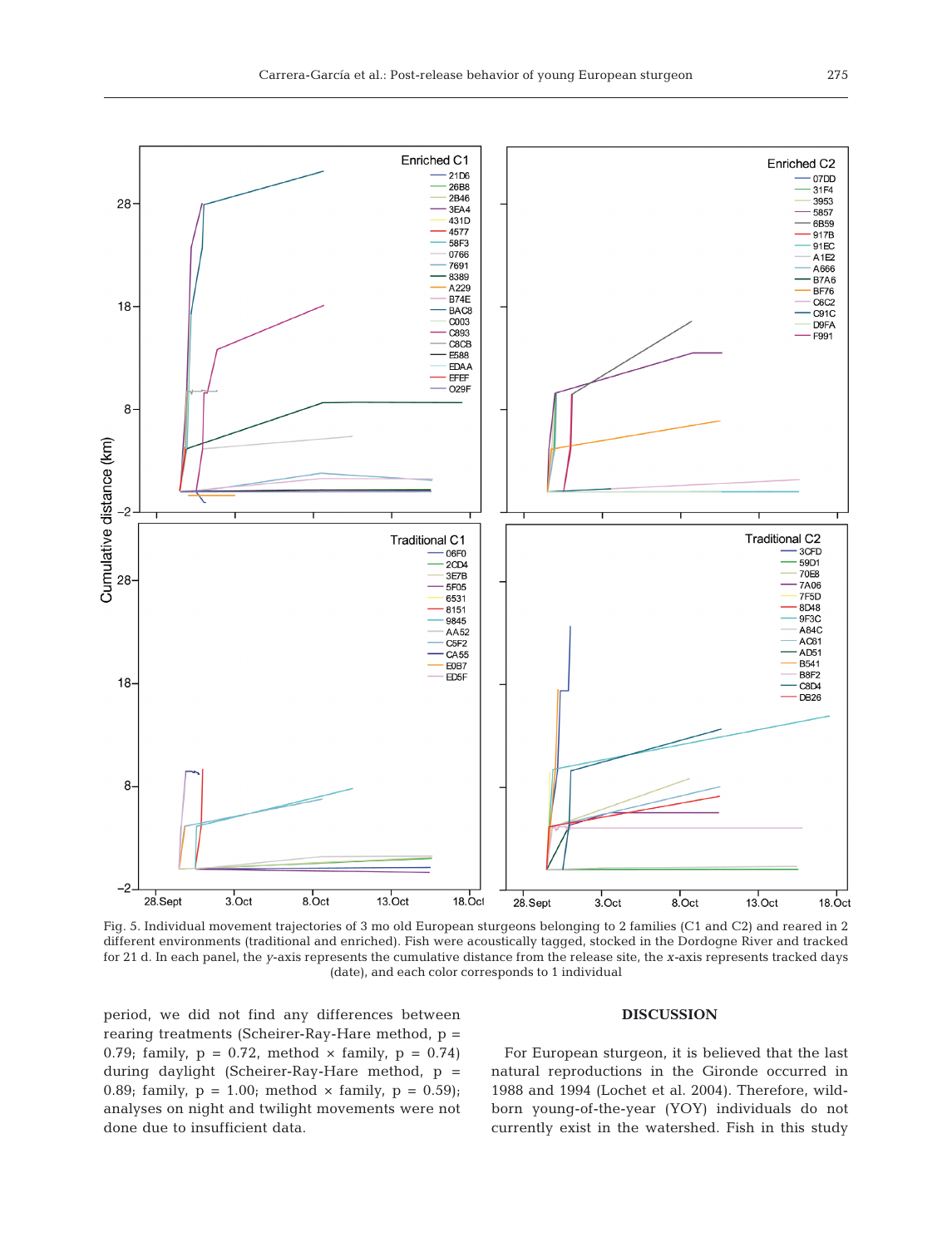

Fig. 6. Total distance (mean ± SD) covered by 3 mo old European sturgeons during the day for the first 3 d after release. Fish belong to 2 families (C1 and C2) and were reared in 2 different environments (traditional and enriched). Enrichedreared fish were less active than traditionally-reared fish, and fish belonging to family C1 were less active compared to those belonging to C2. Circle: outlier; asterisks: extreme values

represent the youngest European sturgeon (3 mo old) ever tracked, and thus, our study revealed for the first time the distribution and activity patterns in this age class. The fish in this study are also the smallest of all sturgeon species (12.0 to 16.3 cm TL) to have been tagged and monitored in the wild to date. These results are important for providing basic knowledge of post-stocking behavior of juvenile sturgeon in freshwater environments. Ours is the first study to consider rearing practices as an explanation of fish fate, and thus the results can help design stocking programs.

#### **Survival estimates**

In this study, data were obtained from 69.3% of the fish released, and this value was used as a proxy for survival, as all fish were stocked and monitored during the same period of time (Heisey & Fuller 1985, Jordan et al. 2006, Acolas et al. 2012). The overall survival rate in this study (69.3%) is acceptable given the estimates from other studies on YOY hatchery-reared sturgeons: 40% (Crossman et al. 2009) and 5 to 15% (Crossman et al. 2011) in lake sturgeon *Acipenser ful-* *vescens* released at 6 and 2 to 4 mo old respectively, and 87% in European sturgeon released at 9 to 12 mo old (Acolas et al. 2012). Nevertheless, monitoring duration and fish age varied among those studies and thus an accurate comparison is not possible. Of the 88 fish released, 27 (30.7%) were never detected and one was found upstream, which is suspicious considering the swimming capacity of such small individuals. Although tag malfunction could not be discounted for the fish that were never detected, it is probable that predation was the main reason for fish disappearance or rapid upstream movement as cormorants *Phalacrocorax carbo* and herons *Ardea* spp. are commonly present along the river bank as well as larger fish such as the European catfish *Silurus glanis*. Many authors have confirmed that predation is the main cause of mortality for stocked fish after release (27% in largemouth bass, Buckmeier et al. 2005; 46% in Florida bass, Thompson et al.  $2016$ ;  $65\%$  in sea trout, Dieperink et al. 2001) and that it occurs on the days immediately following release (Howell 1994, Svåsand et al. 1998, Blaxter 2000).

In our study, survival of both families under enriched rearing (90.9 and 68.2%) and traditional C2 (66.7%) had higher survival when compared with traditional C1 (52.2%). Fish size is an important factor influencing predation — smaller fish are at greater risk than larger ones (Dieperink et al. 2001, Juanes et al. 2002) — and traditionally-reared C1 fish were significantly the smallest among all treatments. However, we demonstrated in our study that fish size was not linked to the survival proxy and there is the possibility that low survival in this treatment is better explained by rearing condition effects (Carrera-García et al. 2016). These results would be congruent with studies done on YOY lake sturgeon, where 3 mo old fish had fewer recapture rates when reared traditionally than under a more enriched approach (ca. 2 to 4 fold higher) (Crossman et al. 2011). Nevertheless, there were no differences due to rearing for 4 and 6 mo old fish, suggesting that the influence of rearing may decrease with fish age (Crossman et al. 2009, 2011). In addition, there are other studies where improved post-release survival has been obtained using more enriched rearing approaches: 3.5% higher in common snook *Centropomus un decimalis* (Brennan et al. 2006) and 6.4 and 19% higher in Atlantic salmon *Salmo salar* (Hyvärinen et al. 2013, Roberts et al. 2014). The enriched rearing approaches would allow the fish to develop morphological, behavioral and cognitive traits that are necessary to respond adequately to wild environments, which would consequently aid survival (Braithwaite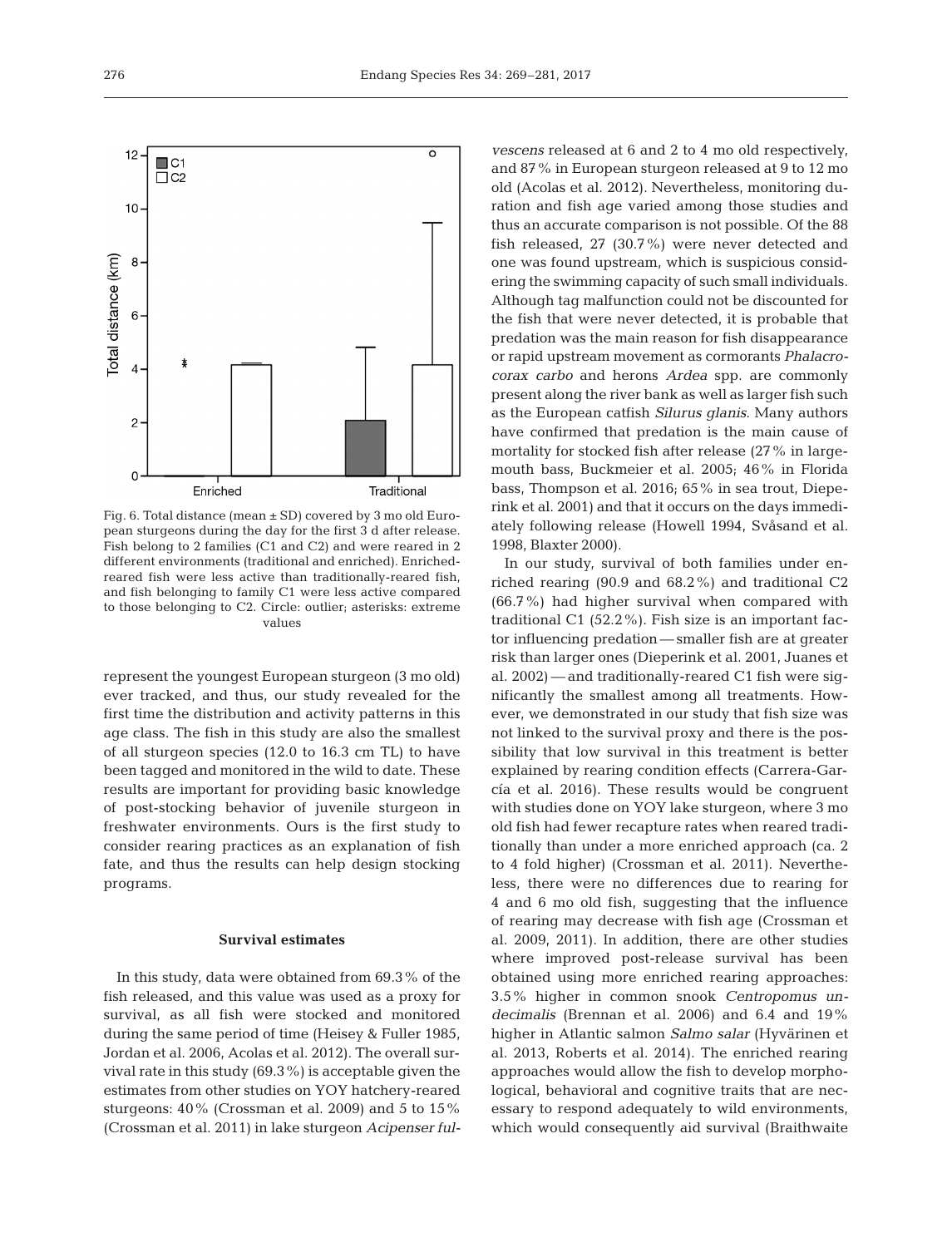& Salvanes 2005, Kotrschal & Taborsky 2010, Roberts et al. 2014).

## **European sturgeon habitat**

The fish in this study were encountered in areas of 3.3 m mean depth (1.4 to 6.2 m) and 0.09 m s<sup>-1</sup> mean water current velocity (0.004 to 0.4 m s<sup>-1</sup>). The only data available for YOY *A. sturio* in the wild are beam trawl sampling captures of 2 individuals of about 10 cm, between 9 and 20 km downstream of their release site in low water velocity  $( $0.25 \text{ m s}^{-1}$ )$  and fine substrate habitat (Acolas et al. 2011c). Previous studies on swimming performance of Dabry's sturgeon *A. dabryanus* and Amur sturgeon *A. schrenckii* of similar size to those in our study had a mean critical swimming speed (U<sub>crit</sub>, relationship between exercise intensity and duration) of 0.36 to 0.48 m s<sup>-1</sup> depending on whether they were previously trained or not (Cai et al. 2013, Du et al. 2014). In *A. sturio*, a preliminary test on 9 cm juveniles highlighted that fish reared under traditional conditions were able to cope with a  $0.2 \text{ m s}^{-1}$  current only after 2 d of acclimation (Charles et al. 2009). Concerning depth, no data are available for 3 mo old *A. sturio*, but for 9 mo old fish, Acolas et al. (2017) highlighted a preference for 5 to 8 m depth (2 to 5 m in tidal areas). Fredrich et al. (2008) reported that 9 mo old Atlantic sturgeons were mainly located in zones of 3 to 5 m depth in the Noteć and Drawa rivers, Poland.

#### **Diel rhythm in freshwater**

Our study revealed that YOY European sturgeons are mainly nocturnal while in riverine systems, moving downstream during night hours. This is consistent with a previous study of this species under controlled conditions (Charles et al. 2009), and with observations of the closely related Atlantic sturgeon *A. oxyrinchus* (Fredrich et al. 2008) and Gulf of Mexico sturgeon *A. oxyrinchus desotoi* (Kynard & Parker 2004), as well as for other less related acipenserids such as lake sturgeon *A. fulvescens* (Benson et al. 2005) and green sturgeon *A. medirostris* (Kynard et al. 2005). In the tidal area and the saline estuary, Acolas et al. (2012) found no differential diel movements in 10 mo old European sturgeon. It is possible that this is because the clear water in the river could expose them to predators during the day, whereas diel behavior is less important in the estuary where the channel is deeper and the water is turbid. Thus, increased activity at night in

most acipenserid species could be considered as an evolutionary response to predation while in freshwater habitats (Wishingrad et al. 2015).

#### **Movement orientation and early migration tactics**

We also observed that orientation of the European sturgeon was mostly directed downstream. Such patterns (mainly downstream migration with occasional upstream movements) have also been reported in YOY Atlantic sturgeon (Kynard & Horgan 2002, Fredrich et al. 2008, Kapusta et al. 2011). During the whole study, 82% of the fish did not move more than 13.5 km downstream from the release site. Also, most movements occurred during the 3 d immediately after release, after which the fish apparently settled. We cannot exclude a linkage between these movements and stress, as suggested for thinlip mullet *Liza ramada* which, when caught, tagged and released displayed a quick downstream movement before coming back to their capture site (Le Pichon et al. 2015). However, our fish were tagged at the hatchery, and if the downstream movement were a sign of stress it would be more likely linked to the release in an unknown environment. Moreover, the downstream movement was not very far from the release site, suggesting that immediately following release, stocked sturgeons move to find suitable areas. An experimental study done by Kynard & Horgan (2002) on Atlantic sturgeons pointed out that free embryos hid, then started migrating at 8 dph and ceased migration at 19 dph. Later on, fish were reported to swim actively but did not resume migration during the ca. 4 mo observation period. This could suggest that after release, young European sturgeon reach favorable patches, stay in them and later continue travelling downstream. This behavior has also been reported in 9 mo old Atlantic sturgeon (Fredrich et al. 2008) and European sturgeon (Acolas et al. 2012).

By the end of our study, 95.1% of the fish (aged 4 mo old) had settled in freshwater and only 4.9% reached the tide-influenced zone; no fish reached the oligohaline zone of the estuary. Development of salinity tolerance has not been studied in YOY European sturgeons. Nevertheless, all anadromous sturgeon species must develop such tolerance (Altinok et al. 1998, Bain et al. 2000, Kynard & Horgan 2002, Allen et al. 2011), which is age-dependent (Magnin 1962, Altinok et al. 1998) and as far as it is known, oc curs between 9 and 12 mo old at the earliest (Kynard et al. 2005). Hatin et al. (2007) pointed out that habitat use in Atlantic sturgeon juveniles is controlled by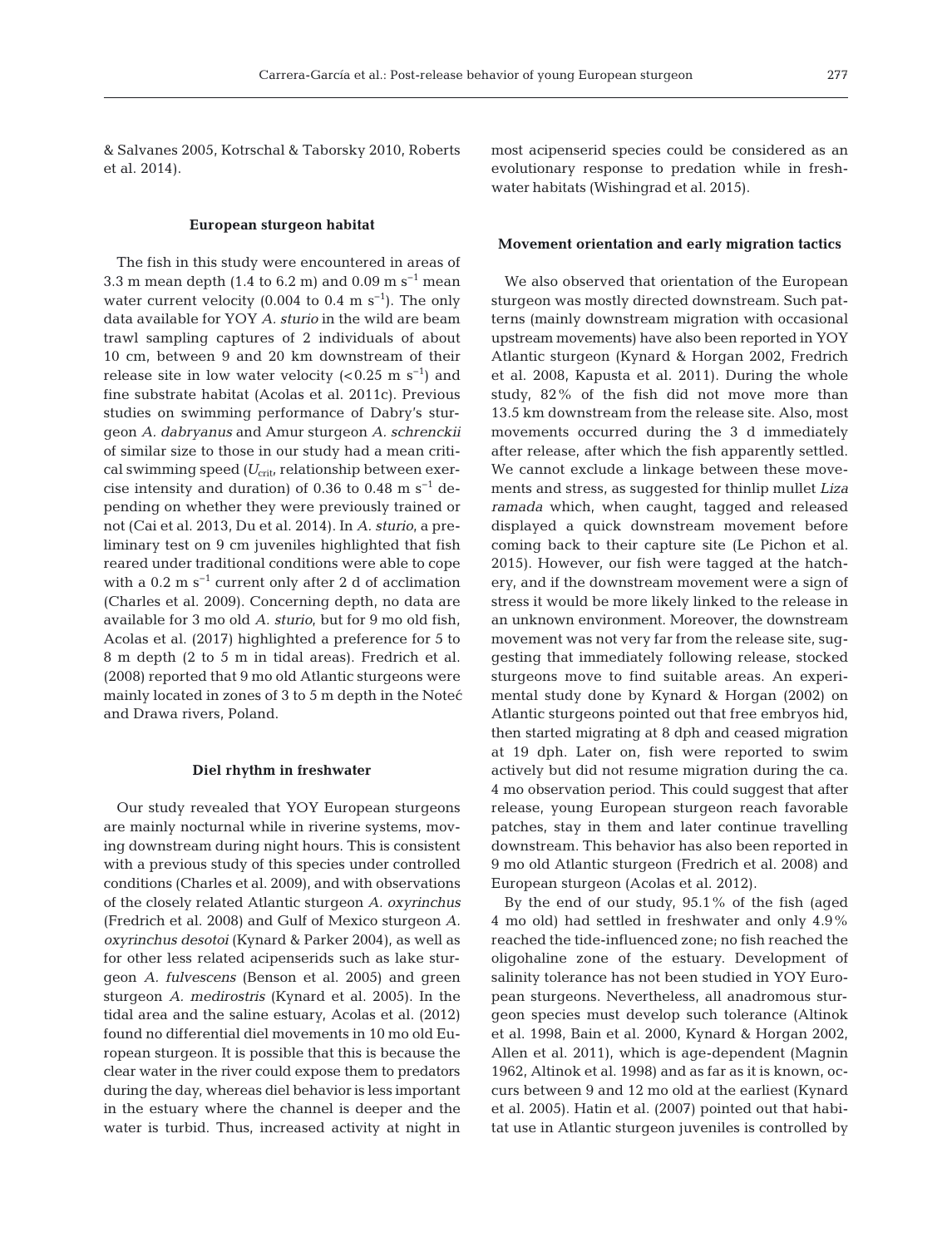salinity and distance to the salt wedge where YOY use freshwater zones only. Furthermore, from previous telemetry studies, we know that 10 mo old stocked European sturgeons reached the saline estuary soon after release (Acolas et al. 2012, 2017). Thus, we suspect that the downstream migration towards saline waters occurs between 4 and 10 mo of age for stocked European sturgeons.

## **Rearing influence on fish behavior**

Our study revealed behavioral differences related to fish family and rearing methodology for the first days after release. Traditionally-reared fish were more active during the day than enriched-reared fish during the first 3 d after release. As the former fish were maintained under complete darkness, their circadian clock probably did not match the outdoor light− dark cycle. In the long run, fish reared under traditional rearing would acquire a diel rhythm because the environment would induce the synchronization of this rhythm (Reebs 2002, Zhdanova & Reebs 2006). However, it takes some time for the fish to adjust and, during entrainment, those fish may be more at risk from predators than the enriched-reared fish, affecting their survival during the first days of release. For example, these fish could have been more exposed to cormorants, which are diurnal and feed mainly on fish within the size range of those in this study (Kirby et al. 1996). Moreover, Carrera-García et al. (2016) highlighted that traditionally-reared fish were lightcolored compared with enriched-reared fish. Fairchild & Howell (2004) demonstrated that the unnatural light color and abnormal behavior of hatchery-raised flounders made them more conspicuous to predators, explaining flounders' low survival after stocking.

In our study, the total distance covered did not significantly differ according to fish rearing treatment; however, the only fish that reached the tidal area were reared under enriched conditions. We suggest that the effects of rearing condition on exploratory behavior, as reported by Carrera-García et al. (2016), may have resulted in these individuals traveling farther. Moreover, a correlation between fish size and distance moved was found only for enriched-reared fish. As these fish were reared under water-current conditions (Carrera-García et al. 2016), they probably had better swimming performance, which is often positively correlated with size (Wardle 1977). Traditionally-reared fish were not trained to cope with water currents and thus whatever their size, their swimming capacity was probably low at release.

# **CONCLUSIONS**

Our results reveal, for the first time, the behavior and survival of young European sturgeon in the wild, improving our knowledge of their diel activity, movements and survival just after stocking. Our results also highlight that the first 3 d after stocking seem to be critical for YOY European sturgeons. We suggest that rearing conditions of YOY sturgeons should be considered in stocking for conservation programs because these can influence diel rhythm and early survival, at least during the first days after release.

*Acknowledgements*: This study was funded in 2014 within the French national action plan in favor of European sturgeon restoration by the water agency Adour Garonne, Aquitaine region, General Council Gironde and the regional direction of the environment Ministry. A PhD grant was allocated to E.C.G. by the National Office of Water and Aquatic Environment (ONEMA) and the National Research Institute of Science and Technology for Environment and Agriculture (Irstea). We thank the personnel of Irstea Saint Seurin experimentation station for their contribution in the fish rearing, Philippe Vignac, a professional fisherman, for his help with field work and Maud Pierre (Irstea) for her advice on data processing. This study was carried out in an approved experimental hatchery facility by the French Department of Agriculture (authorization A33-478-001) and followed the standards of the National Ethic Committee of Animal Use for Scientific Purposes (authorization 01738.01).

#### LITERATURE CITED

- Acolas ML, Castelnaud G, Lepage M, Rochard E (2011a) Biological cycles and migrations of *Acipenser sturio*. In: Williot P, Rochard E, Desse-Berset N, Kirschbaum F, Gessner J (eds) Biology and conservation of the Atlantic European sturgeon *Acipenser sturio* L. 1758: the reunion of the European and Atlantic sturgeons. Springer-Verlag, Berlin, p 147−152
- Acolas ML, Gessner J, Rochard E (2011b) Population conservation requires improved understanding of in situ life histories. In: Williot P, Rochard E, Desse-Berset N, Kirschbaum F, Gessner J (eds) Biology and conservation of the European sturgeon *Acipenser sturio* L. 1758: the reunion of the European and Atlantic sturgeons. Springer-Verlag, Berlin, p 585−602
- Acolas ML, Roqueplo C, Rouleau E, Rochard E (2011c) Post release monitoring techniques. In: Williot P, Rochard E, Desse-Berset N, Kirschbaum F, Gessner J (eds) Biology and conservation of the European sturgeon *Acipenser sturio* L. 1758: the reunion of the European and Atlantic sturgeons. Springer-Verlag, Berlin, p 407−415
- [Acolas ML, Rochard E, Le Pichon C, Rouleau E \(2012\)](https://doi.org/10.1016/j.jembe.2012.06.026) Downstream migration patterns of one-year-old hatchery-reared European sturgeon (*Acipenser sturio*). J Exp Mar Biol Ecol 430-431:68-77
	- Acolas ML, Le Pichon C, Rochard E (2017) Spring habitat use by stocked one year old European sturgeon *Aci penser sturio* in the freshwater-oligohaline area of the Gironde estuary. Estuar Coast Shelf Sci 196:58-69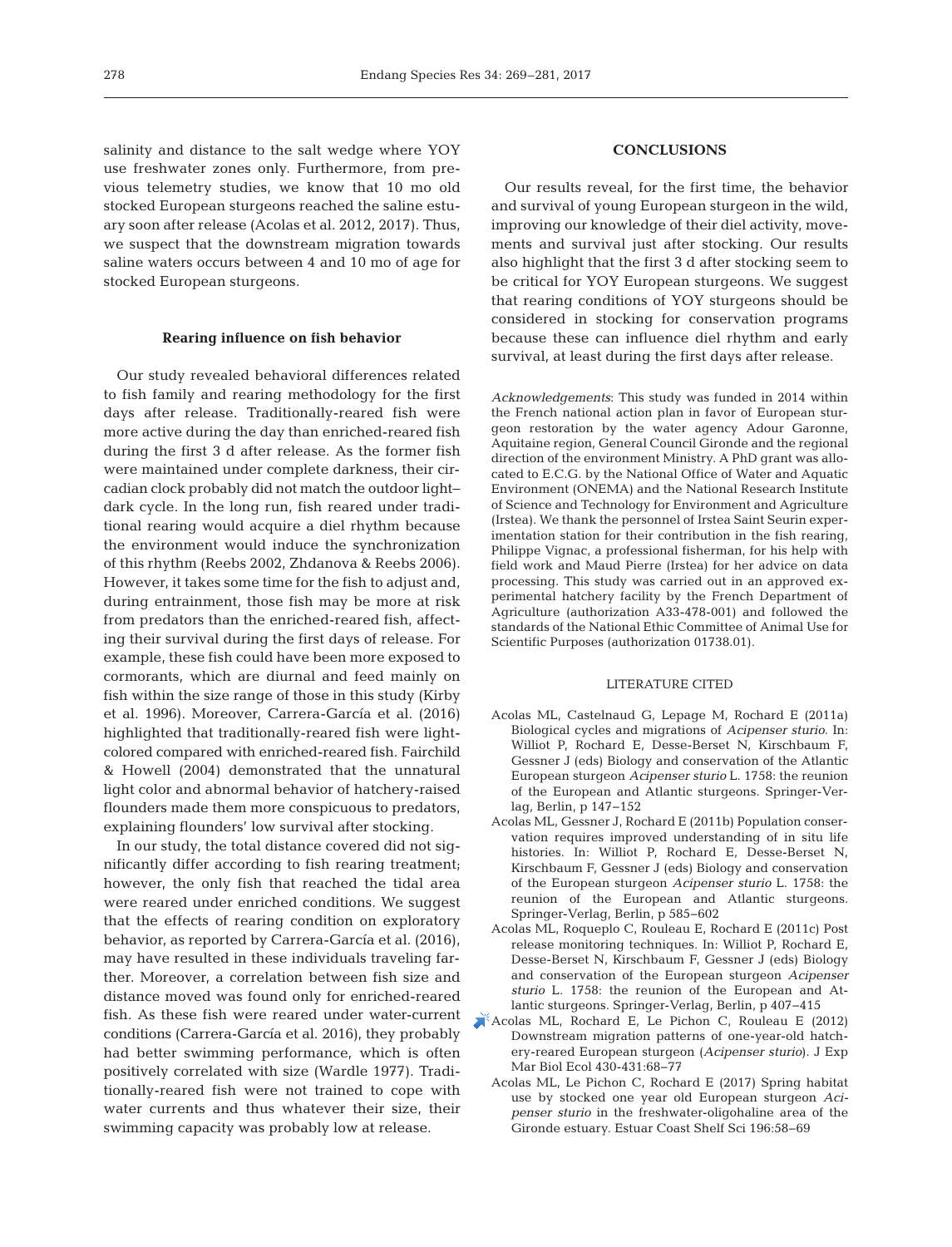- $\blacktriangleright$  Agafonkin V (2009) SunCalc. http://suncalc.net/#/43.3,5.4, 12/ 2014. 09. 01/ 12: 56 (accessed 1 Sept 2014)
- [Allen PJ, McEnroe M, Forostyan T, Cole S, Nicholl MM,](https://doi.org/10.1007/s00360-011-0592-0) Hodge B, Cech JJ (2011) Ontogeny of salinity tolerance and evidence for seawater-entry preparation in juvenile green sturgeon, *Acipenser medirostris.* J Comp Physiol B 181: 1045−1062
	- Altinok I, Galli SM, Chapman FA (1998) Ionic and osmotic regulation capabilities of juvenile Gulf of Mexico sturgeon, *Acipenser oxyrinchus desotoi*. Comp Biochem Physiol Part A Physiol 120:609-616
	- Arlati G, Poliakova L (2009) Restoration of Adriatic sturgeon (*Acipenser naccarii*) in Italy: situation and perspectives. In:Carmona R, Domezain A, García-Gallego M, Hernando J, Rodríguez F, Ruiz-Rejón M (eds) Biology, conservation and sustainable development of sturgeons. Springer, Dordrecht, p 237−246
	- Bain M, Haley N, Peterson D, Waldman J, Arend K (2000) Harvest and habitats of Atlantic sturgeon *Acipenser oxyrinchus* Mitchill, 1815 in the Hudson River estuary: lessons for sturgeon conservation. Bol Inst Esp Oceanogr 16: 43−54
	- Bégout ML, Bau F, Acou A, Acolas ML (2016) Methodologies for investigating diadromous fish movements: conventional, PIT, acoustic and radio tagging and tracking. In: Morais P, Daverat F (eds) An introduction to fish migration. CRC Press, Boca Raton, FL, p 214−250
- [Benson AC, Sutton TM, Elliott RF, Meronek TG \(2005\) Sea](https://doi.org/10.1577/T04-179.1)sonal movement patterns and habitat preferences of age-0 lake sturgeon in the lower Peshtigo River, Wisconsin. Trans Am Fish Soc 134: 1400−1409
	- Blaxter JHS (2000) The enhancement of marine fish stocks. Adv Mar Biol 38:2–54
- [Braithwaite VA, Salvanes AGV \(2005\) Environmental vari](https://doi.org/10.1098/rspb.2005.3062)ability in the early rearing environment generates be haviourally flexible cod: implications for rehabilitating wild populations. Proc R Soc B 272: 1107−1113
- [Brennan NP, Darcy MC, Leber KM \(2006\) Predator-free](https://doi.org/10.1016/j.jembe.2006.04.001) enclosures improve post-release survival of stocked common snook. J Exp Mar Biol Ecol 335: 302−311
	- Brosse L (2003) Caractérisation des habitats des juvéniles d'esturgeon européen, *Acipenser sturio*, dans l'estuaire de la Gironde. PhD dissertation, Université Paul Sabatié, Toulouse
- [Buckmeier DL, Betsill RK, Schlechte JW \(2005\) Initial preda](https://doi.org/10.1577/M04-077.1)tion of stocked fingerling largemouth bass in a Texas reservoir and implications for improving stocking efficiency. N Am J Fish Manage 25: 652−659
	- Cai L, Taupier R, Johnson D, Tu Z, Liu G, Huang Y (2013) Swimming capability and swimming behavior of juvenile *Acipenser schrenckii*. J Exp Zool A Ecol Genet Physiol 319: 149−155
	- Campton DE (1995) Genetic effects of hatchery fish on wild populations of Pacific salmon and steelhead: What do we really know? Am Fish Soc Symp 15:337-353
- [Carrera-García E, Rochard E, Acolas ML \(2016\) European](https://doi.org/10.1007/s10641-016-0531-8) sturgeon (*Acipenser sturio* L.) young of the year performance in different rearing environments − study within a stocking program. Environ Biol Fishes 99: 887−901
- [Carrera-García E, Kordek J, Gesset C, Jacobs L, Acolas ML](https://doi.org/10.1016/j.fishres.2016.10.017)  $(2017)$  Tracking juvenile sturgeon in the wild: miniature tag effects assessment in a laboratory study on Siberian sturgeon (*Acipenser baerii*). Fish Res 186: 337−344
	- Castelnaud G, Rochard E, Jatteau P, Lepage M (1991) Données actuelles sur la biologie d'*Acipenser sturio* dans

l'estuaire de la Gironde. In:Williot P (ed) *Acipenser*. Cemagref Publication, Antony, p 251−275

- Charles K, Roqueplo C, Jatteau P (2009) Action n°9: identification expérimentale des préférences d'habitat des jeunes stades. In: Rochard E (ed) Programme de recherche et de conservation de l'esturgeon européen *Acipenser sturio*; bilan scientifique et technique 2008. Cemagref de Bordeaux, étude n°133, p 54−64
- Chèvre P, Saint-Sevin J, Mercier D, Jacobs L, Williot P (2011) Recent progress in larval rearing of the European sturgeon, *Acipenser sturio*. In:Williot P, Rochard E, Desse-Berset N, Kirschbaum F, Gessner J (eds) Biology and conservation of the European sturgeon *Acipenser* sturio L. 1758: the reunion of the European and Atlantic sturgeons. Springer-Verlag, Berlin, p 449−454
- [Cooke SJ, Hinch SG, Wikelski M, Andrews RD, Kuchel LJ,](https://doi.org/10.1016/j.tree.2004.04.003) Wolcott TG, Butler PJ (2004) Biotelemetry: a mechanistic approach to ecology. Trends Ecol Evol 19: 334−343
	- IBM Analytics (2013) IBM SPSS Statistics version 22.0. IBM Corporation, Armonk, NY
- [Crossman JA, Forsythe PS, Baker EA, Scribner KT \(2009\)](https://doi.org/10.1111/j.1439-0426.2009.01310.x) Overwinter survival of stocked age-0 lake sturgeon. J Appl Ichthyol 25:516-521
- [Crossman JA, Forsythe PS, Scribner KT, Baker EA \(2011\)](https://doi.org/10.1111/j.1365-2400.2010.00762.x) Hatchery rearing environment and age affect survival and movements of stocked juvenile lake sturgeon. Fish Manag Ecol 18:132-144
- [Dieperink C, Pedersen S, Pedersen MI \(2001\) Estuarine pre](https://doi.org/10.1034/j.1600-0633.2001.100307.x)dation on radiotagged wild and domesticated sea trout (*Salmo trutta* L.) smolts. Ecol Freshwat Fish 10: 177−183
- [Du H, Wei QW, Xie X, Shi LL, Wu JM, Qiao XM, Liu ZG](https://doi.org/10.1111/jai.12591) (2014) Improving swimming capacity of juvenile Dabry's sturgeon, (*Acipenser dabryanus* Dume'ril, 1869) in current-enriched culture tanks. J Appl Ichthyol 30: 1445−1450
- [Dudgeon D, Arthington AH, Gessner MO, Kawabata ZI](https://doi.org/10.1017/S1464793105006950) and others (2006) Freshwater biodiversity: importance, threats, status and conservation challenges. Biol Rev Camb Philos Soc 81:163-182
- [Eder BL, Steffensen KD, Haas JD, Adams JD \(2015\) Short](https://doi.org/10.1111/jai.12881)term survival and dispersal of hatchery-reared juvenile pallid sturgeon stocked in the channelized Missouri River. J Appl Ichthyol 31: 991−996
- ESRI (2013) ArcGis. ESRI, Redlands, CA
- [Fairchild EA, Howell WH \(2004\) Factors affecting the post](https://doi.org/10.1111/j.0022-1112.2004.00529.x)release survival of cultured juvenile *Pseudopleuronectes* americanus. J Fish Biol 65:69-87
	- Fredrich F, Kapusta A, Ebert M, Duda A, Gessner J (2008) Migratory behavior of young sturgeon, *Acipenser oxyrinchus* Mitchill, in the Oder River drainage. Preliminary results of a radio telemetric study in the Drawa River, Poland. Arch Pol Fisheries 16: 105−117
	- Gitzen R, Keller B, Miller M, Goetz S and others (2016) Effective and purposeful monitoring of species reintroductions. In:Jachowski DS, Millspaugh JJ, Angermeier PL, Slotow R (eds) Reintroduction of fish and wildlife populations. University of California Press, Okland, CA, p 283−318
	- Hatin D, Munro J, Caron F, Simons R (2007) Movements, home range size, and habitat use and selection of early juvenile Atlantic sturgeon in the St. Lawrence estuarine transition zone. Am Fish Soc Symp 56: 129−155
- [Heisey DM, Fuller TK \(1985\) Evaluation of survival and](https://doi.org/10.2307/3801692) cause-specific mortality rates using telemetry data. J Wildl Manage 49:668-674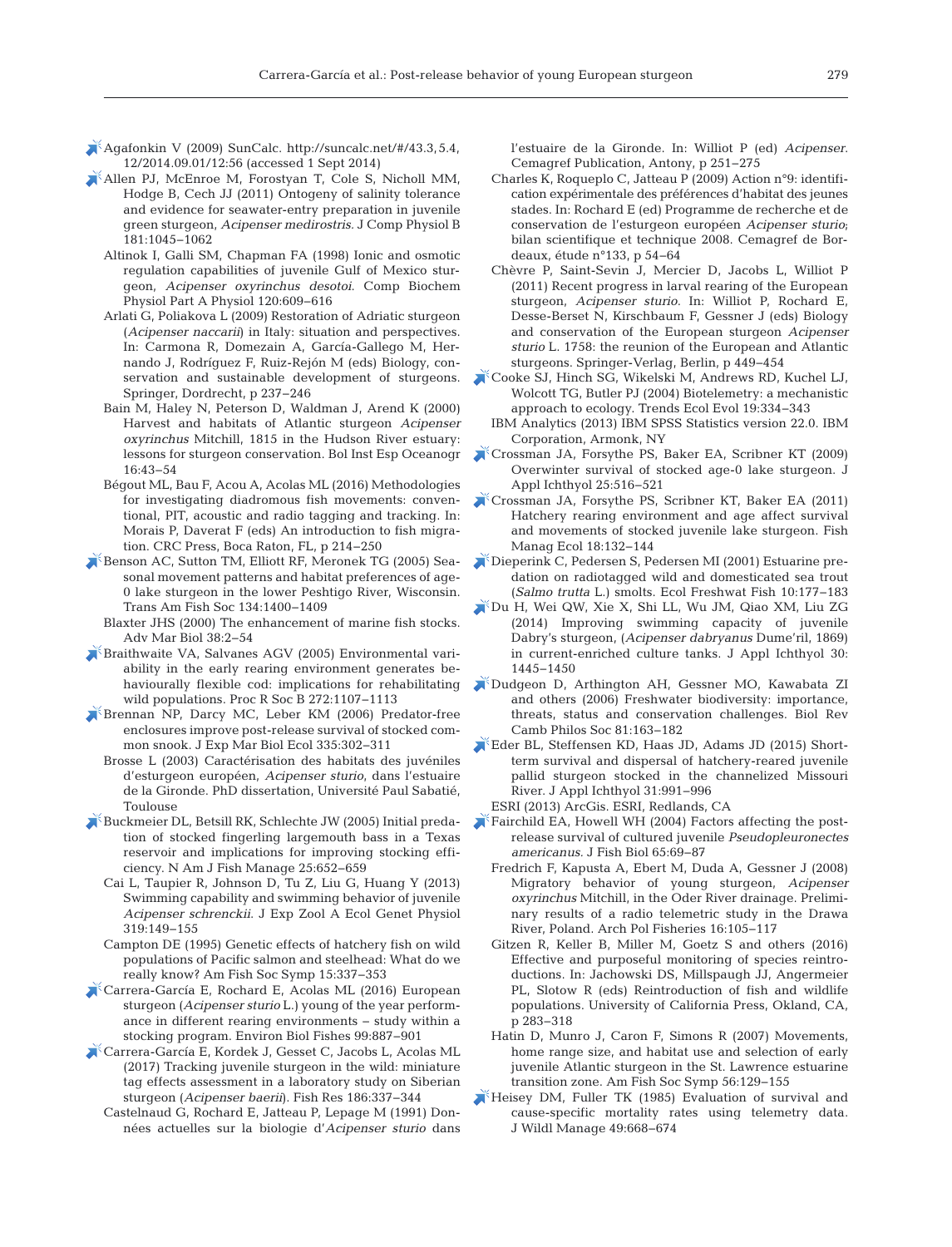Howell B (1994) Fitness of hatchery-reared fish for survival in the sea. Aquacult Fish Manage 25:3-17

- [HYDRO \(2015\) Banque HYDRO. www.hydro.eaufrance.fr/](http://www.hydro.eaufrance.fr/) (accessed 15 Nov 2015)
- [Hyvärinen P, Rodewald P, Bradford M \(2013\) Enriched rear](https://doi.org/10.1139/cjfas-2013-0147)ing improves survival of hatchery-reared Atlantic salmon smolts during migration in the River Tornionjoki. Can J Fish Aquat Sci 70: 1386−1395
- [IUCN \(2015\) The IUCN Red List of Threatened Species.](http://www.iucnredlist.org) www.iucnredlist.org (accessed 20 Jan 2016)
- [Jager HI \(2005\) Genetic and demographic implications of](https://doi.org/10.1139/f05-106) aquaculture in white sturgeon (*Acipenser transmontanus*) conservation. Can J Fish Aquat Sci 62: 1733−1745
- [Jego S, Gazeau C, Jatteau P, Elie P, Rochard E \(2002\) Les](https://doi.org/10.1051/kmae%3A2002047) frayères potentielles de l'esturgeon européen *Acipenser sturio* L. 1758 dans le bassin Garonne-Dordogne. Méthodes d'investigation, état actuel et perspectives. Bull Fr Peche Piscicult 365-366: 487−505
- [Johnsson JI, Brockmark S, Näslund J \(2014\) Environmental](https://doi.org/10.1111/jfb.12547) effects on behavioural development consequences for fitness of captive-reared fishes in the wild. J Fish Biol 85: 1946−1971
- [Jordan GR, Klumb RA, Wanner GA, Stancill WJ \(2006\) Post](https://doi.org/10.1577/T05-201.1)stocking movements and habitat use of hatchery-reared juvenile pallid sturgeon in the Missouri River below Fort Randall Dam, South Dakota and Nebraska. Trans Am Fish Soc 135: 1499−1511
	- Juanes F, Buckel JA, Scharf FS (2002) Feeding ecology of piscivorous fishes. In: Hart PJB, Reynolds JD (eds) Handbook of fish biology and fisheries, Vol 1: Fish biology. Blackwell Publishing, Oxford, p 267−283
	- Kapusta A, Morzuch J, Kolman R (2011) Movement and habitat use of juvenile Atlantic sturgeon in the Wisłoka River (southern Poland). Arch Pol Fisheries 19: 95−103
- [Kirby JS, Holmes JS, Sellers RM \(1996\) Cormorants](https://doi.org/10.1016/0006-3207(95)00043-7) *Phalacrocorax carbo* as fish predators: an appraisal of their conservation and management in Great Britain. Biol Conserv 75: 191−199
- [Kotrschal A, Taborsky B \(2010\) Environmental change](https://doi.org/10.1371/journal.pbio.1000351) enhances cognitive abilities in fish. PLOS BIOL 8: e1000351
- [Kynard B, Horgan M \(2002\) Ontogenetic behavior and](https://doi.org/10.1023/A%3A1014270129729) migration of Atlantic sturgeon, *Acipenser oxyrinchus oxyrinchus*, and shortnose sturgeon, *A. brevirostrum*, with notes on social behavior. Environ Biol Fishes 63: 137−150
- [Kynard B, Parker E \(2004\) Ontogenetic behavior and migra](https://doi.org/10.1023/B%3AEBFI.0000022855.96143.95)tion of Gulf of Mexico sturgeon, *Acipenser oxyrinchus desotoi*, with notes on body color and development. Environ Biol Fishes 70: 43−55
- [Kynard B, Parker E, Parker T \(2005\) Behavior of early life](https://doi.org/10.1007/s10641-004-6584-0) intervals of Klamath River green sturgeon, *Acipenser medirostris*, with a note on body color. Environ Biol Fishes 72: 85−97
	- Lassalle G, Béguer M, Rochard E (2011) An overview on geographical distribution from past descriptions. In: Williot P, Rochard E, Desse-Berset N, Kirschbaum F, Gessner J (eds) Biology and conservation of the European sturgeon *Acipenser sturio* L. 1758: the reunion of the European and Atlantic sturgeons. Springer-Verlag, Berlin, p 81−90
	- Le Pichon C, Gorges G, Faure T, Boussard H (2006) Anaqualand 2.0: modelling connectivity in riverscapes. Cemagref, Antony
- $\blacktriangleright$  [Le Pichon C, Coustillas J, Rochard E \(2015\) Using a multi-](https://doi.org/10.1186/s40317-015-0062-7)

criteria approach to assess post-release recovery periods in behavioural studies: study of a fish telemetry project in the Seine Estuary. Anim Biotelem 3:30

- Lochet A, Lambert P, Lepage M, Rochard E (2004) Croissance de juvéniles d'esturgeons européens *Acipenser sturio* (Acipenseridae) sauvages et issus d'alevinage, durant leur séjour dans l'estuaire de la Gironde (France). Cybium 28:91-98
- [Lucas MC, Baras E \(2000\) Methods for studying spatial](https://doi.org/10.1046/j.1467-2979.2000.00028.x) behaviour of freshwater fishes in the natural environment. Fish Fish 1:283-316
	- Magnin E (1962) Recherches sur la systématique de la biologie des Acipenséridés. Annales de la station centrale d'hydrobiologie appliquée 9:7-242
- [McMichael GA, Eppard MB, Carlson TJ, Carter JA and oth](https://doi.org/10.1577/1548-8446-35.1.9)ers (2010) The juvenile salmon acoustic telemetry system: a new tool. Fisheries (Bethesda, Md) 35:9-22
	- MEDDTL (Ministère de l'écologie du développement durable des transports et du logement) (2011) Plan national d'actions en faveur de l'esturgeon européen *Acipenser sturio*:2011–2015. MEDDTL, Paris
- [Neufeld MD, Rust PJ \(2009\) Using passive sonic telemetry](https://doi.org/10.1111/j.1439-0426.2009.01336.x) methods to evaluate dispersal and subsequent movements of hatchery-reared white sturgeon in the Kootenay River. J Appl Ichthyol 25:27-33
	- Nichols JD, Armstrong DP (2012) Monitoring for reintroductions. In:Ewen JG, Armstrong DP, Parker KA, Seddon PJ (eds) Reintroduction biology: integrating science and management. Wiley-Blackwell, Oxford, p 223−255
- [Parkyn DC, Murie DJ, Colle DE, Holloway JD \(2006\) Post](https://doi.org/10.1111/j.1439-0426.2006.00710.x)release survival and riverine movements of Gulf of Mexico sturgeon (*Acipenser oxyrinchus desotoi* Acipenseriformes) following induced spawning. J Appl Ichthyol 22: 1−7
	- R Core Team (2013) R: a language and environment for statistical computing. R Foundation for Statistical Computing, Vienna
- [Reading RP, Miller B, Shepherdson D \(2013\) The value of en](https://doi.org/10.1002/zoo.21054)richment to reintroduction success. Zoo Biol 32: 332−341
- [Reebs SG \(2002\) Plasticity of diel and circadian activity](https://doi.org/10.1023/A%3A1025371804611) rhythms in fishes. Rev Fish Biol Fish 12: 349−371
- [Roberts LJ, Taylor J, Gough PJ, Forman DW, Garcia de](https://doi.org/10.1111/jfb.12544) Leaniz C (2014) Silver spoons in the rough: Can environmental enrichment improve survival of hatchery Atlantic salmon *Salmo salar* in the wild? J Fish Biol 85: 1972−1991
- [Rochard E, Lepage M, Dumont P, Tremblay S, Gazeau C](https://doi.org/10.2307/1352817) (2001) Downstream migration of juvenile European sturgeon *Acipenser sturio* L. in the Gironde estuary. Estuaries 24: 108−115
- [Rudd MB, Ahrens RNM, Pine WE, Bolden SK \(2014\) Empir](https://doi.org/10.1139/cjfas-2014-0010)ical, spatially explicit natural mortality and movement rate estimates for the threatened Gulf sturgeon (*Aci penser oxyrinchus desotoi*). Can J Fish Aquat Sci 71: 1407−1417
	- Salvanes AG, Braithwaite V (2006) The need to understand the behaviour of fish reared for mariculture or restocking. ICES J Mar Sci 63: 345−354
	- Secor DH, Niklitschek EJ, Stevenson JT, Gunderson TE and others (2000) Dispersal and growth of yearling Atlantic sturgeon, *Acipenser oxyrinchus*, released into Chesapeake Bay. Fish Bull 98: 800−810
	- Secor DH, Anders PJ, Van Winkle W, Dixon DA (2002) Can we study sturgeons to extinction? What we do and don't know about the conservation of North American sturgeons. Am Fish Soc Symp 28:3-10